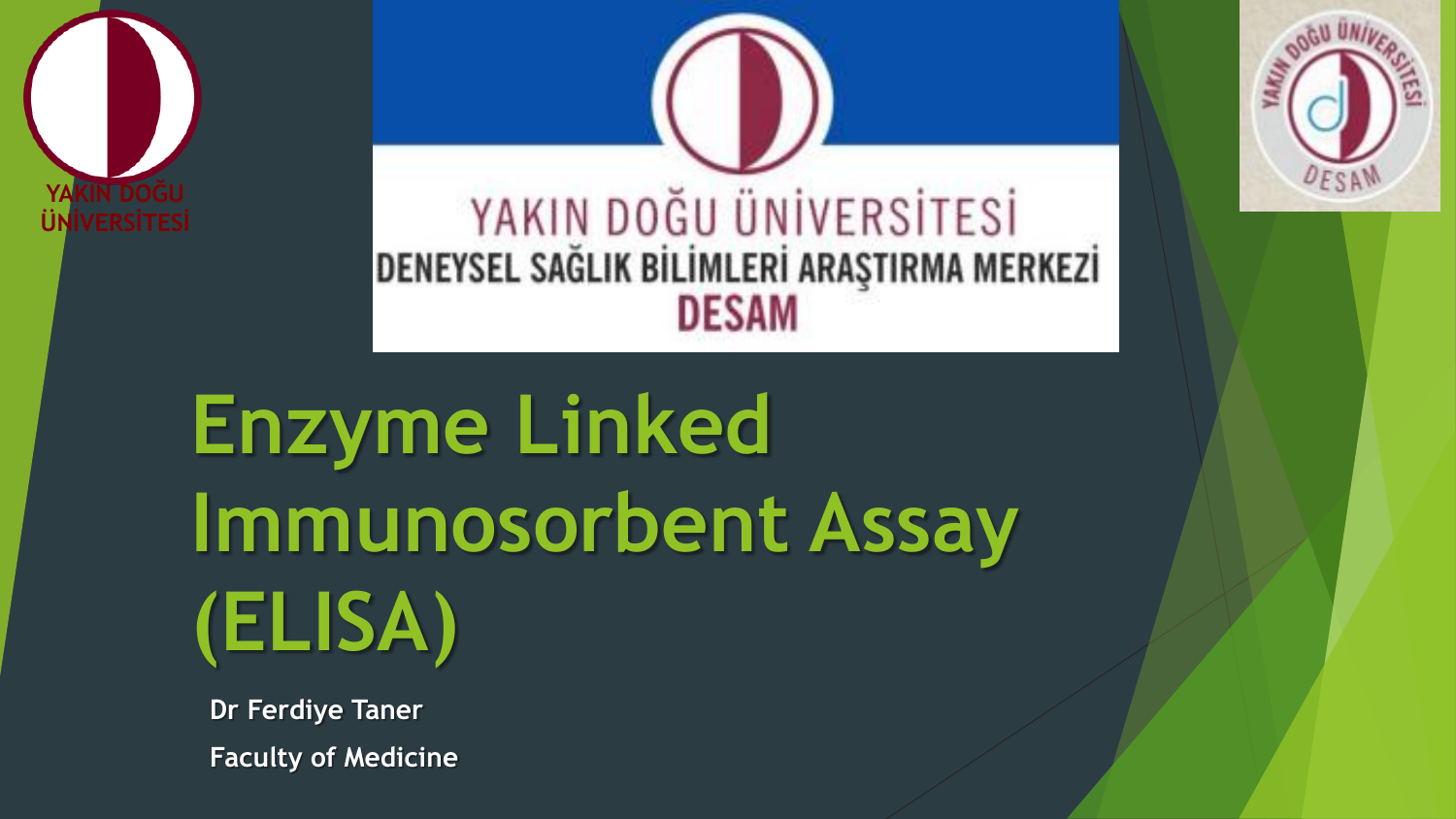# **What is ELISA? (Enzyme-linked immunosorbent assay)**

- ELISA is an antibody-based method
	- **Indirect ELISA**
	- Sandwich ELISA
	- **ELISPOT**
	- Competitive ELISA
	- Direct ELISA

**Designed to quantitatively or quantitatively** detect a specific antigen (proteins, peptides, hormones) or an antibody in a sample

### Sample types:

- Cell culture
- ▶ Biological fluids (Plasma, Serum, Urine)
- Purified recombinant protein in solution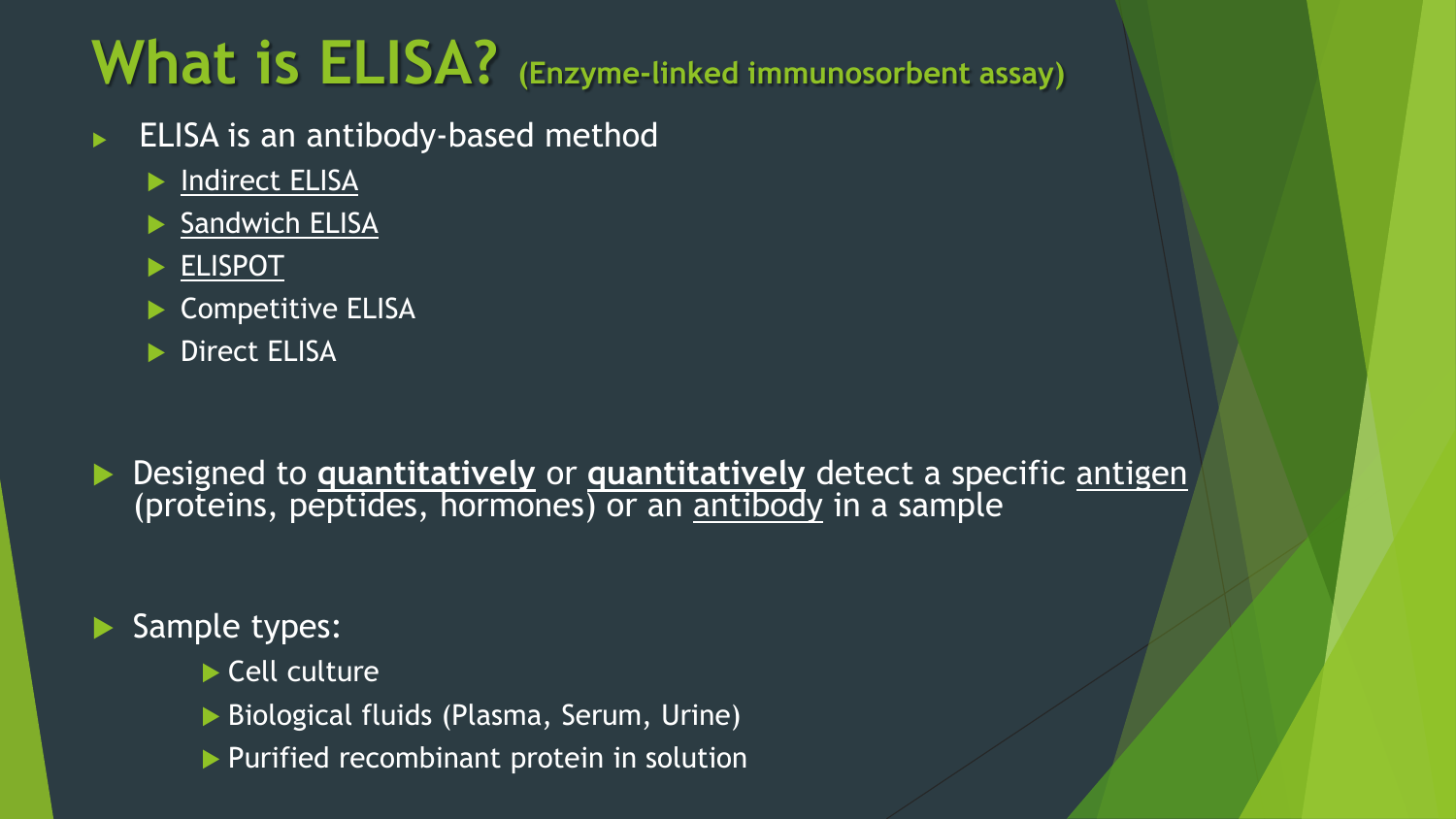# **Basic principle behind two-step ELISA**



 Involves two binding process of primary antibody and labelled secondary antibody

- **1.** 96-well plates are incubated with antigen
- **2.** Antibody is added, sample is washed, any unbound antibody is washed off
- **3.** Incubated with an enzyme-linked secondary antibody
- ▶ 4. A colourless chromogenic substrate is then added, a coloured derivative will form once the enzyme conjugate catalyses a reaction
- **5.** The colour change is used to confirm the presence of an analyte both qualitatively and quantitatively

96-well plate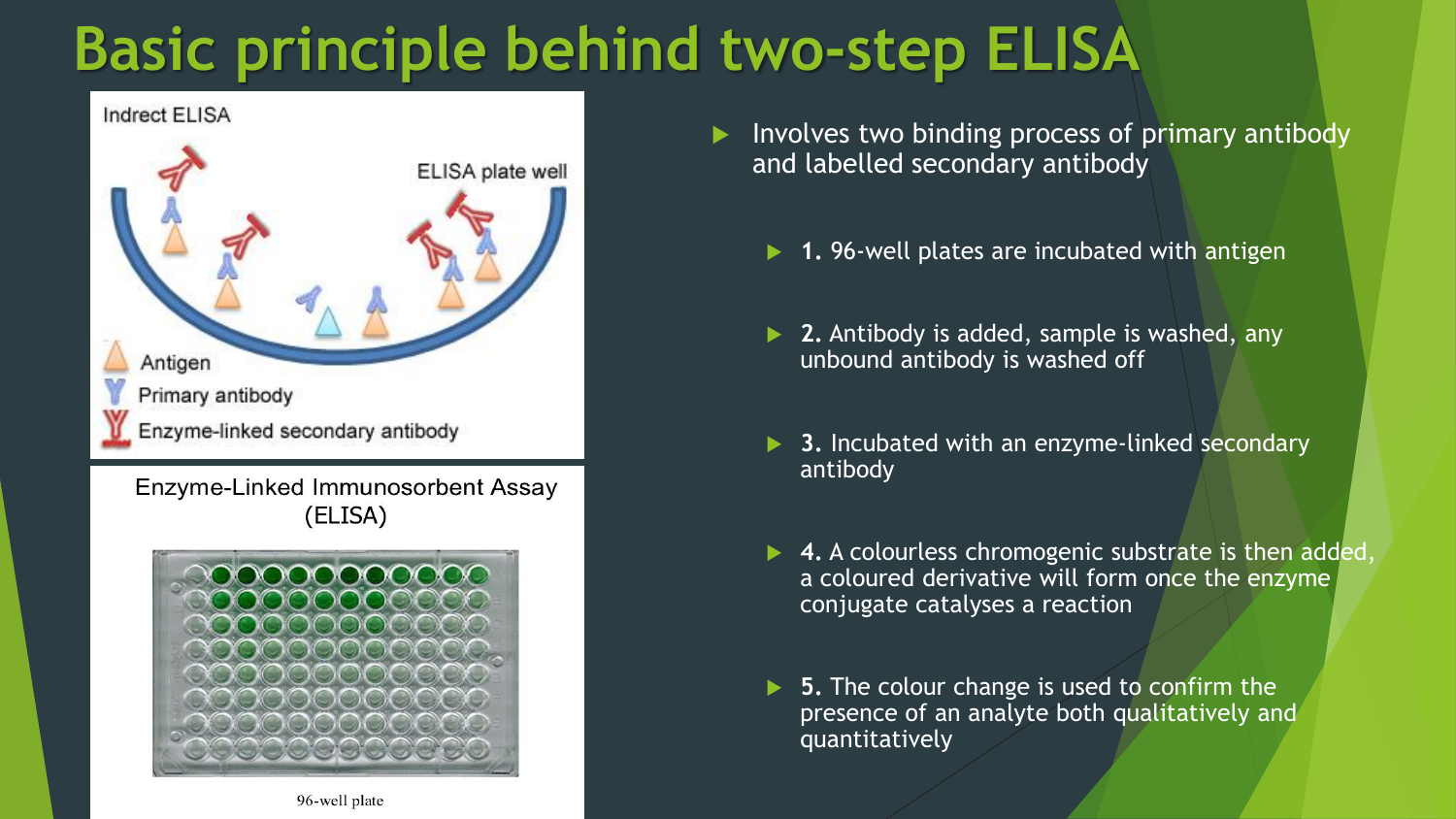# **Basic principle behind two-step ELISA**

▶ <https://youtu.be/RRbuz3VQ100>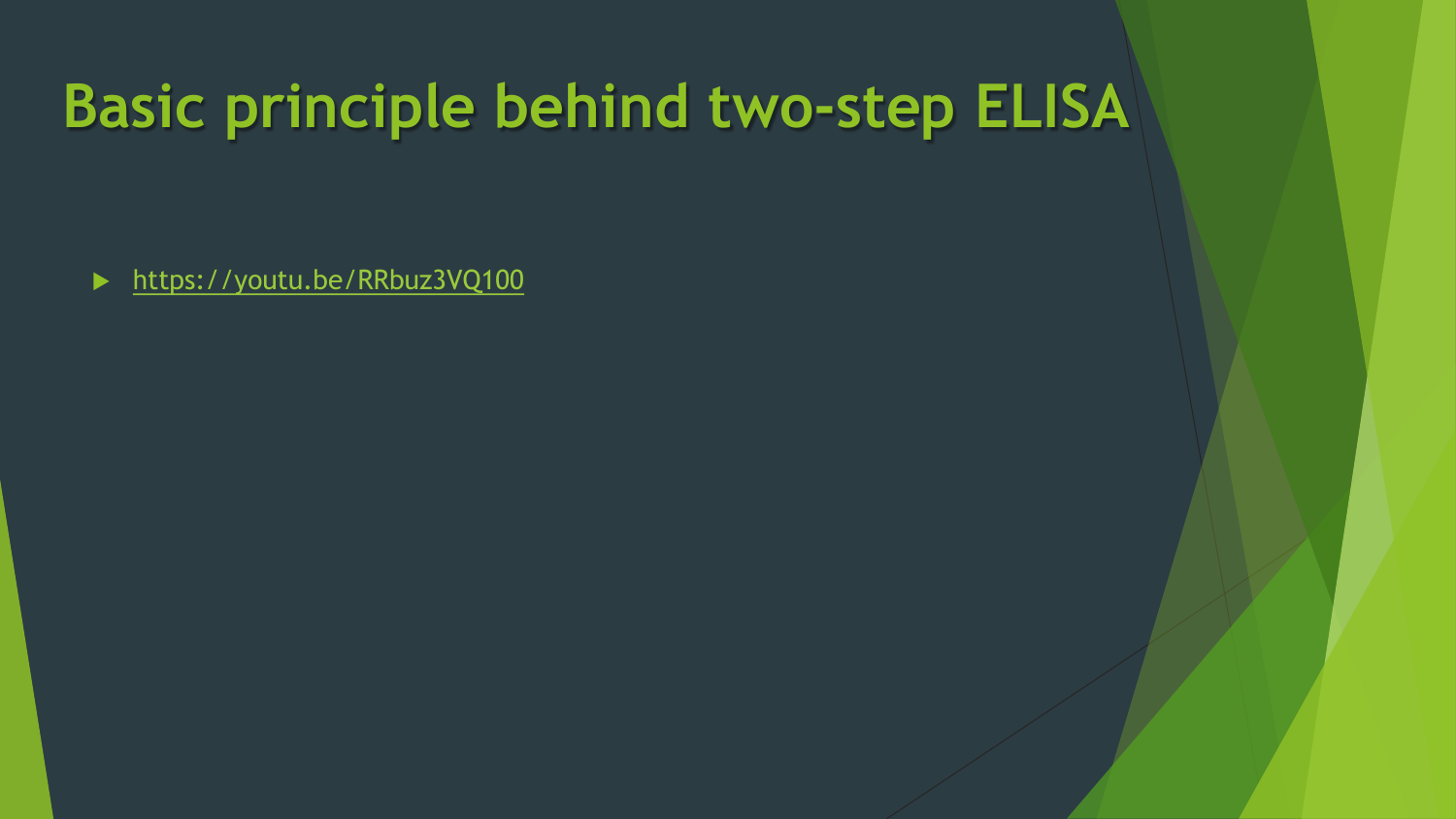# **Basic principle behind a Sandwich ELISA** *Luantifies antigens between*



- $\geq 1$ . Prepare surface to which capture antibody is bound
- $\triangleright$  2. Apply the antigen -containing sample to the plate
- $\geq$  3. Include a wash step, so that any unbound antigen(s) is removed
- $\triangleright$  4. A specific antibody is then added which binds to the antigen
- $\geq$  5. An enzyme-linked secondary antibody is added which binds specifically to the antibody's Fc region
- $\triangleright$  6. Include a wash step to remove any unbound antibody-enzyme conjugates
- $\triangleright$  7. Apply a chemical that is converted by the enzyme into colour of fluorescent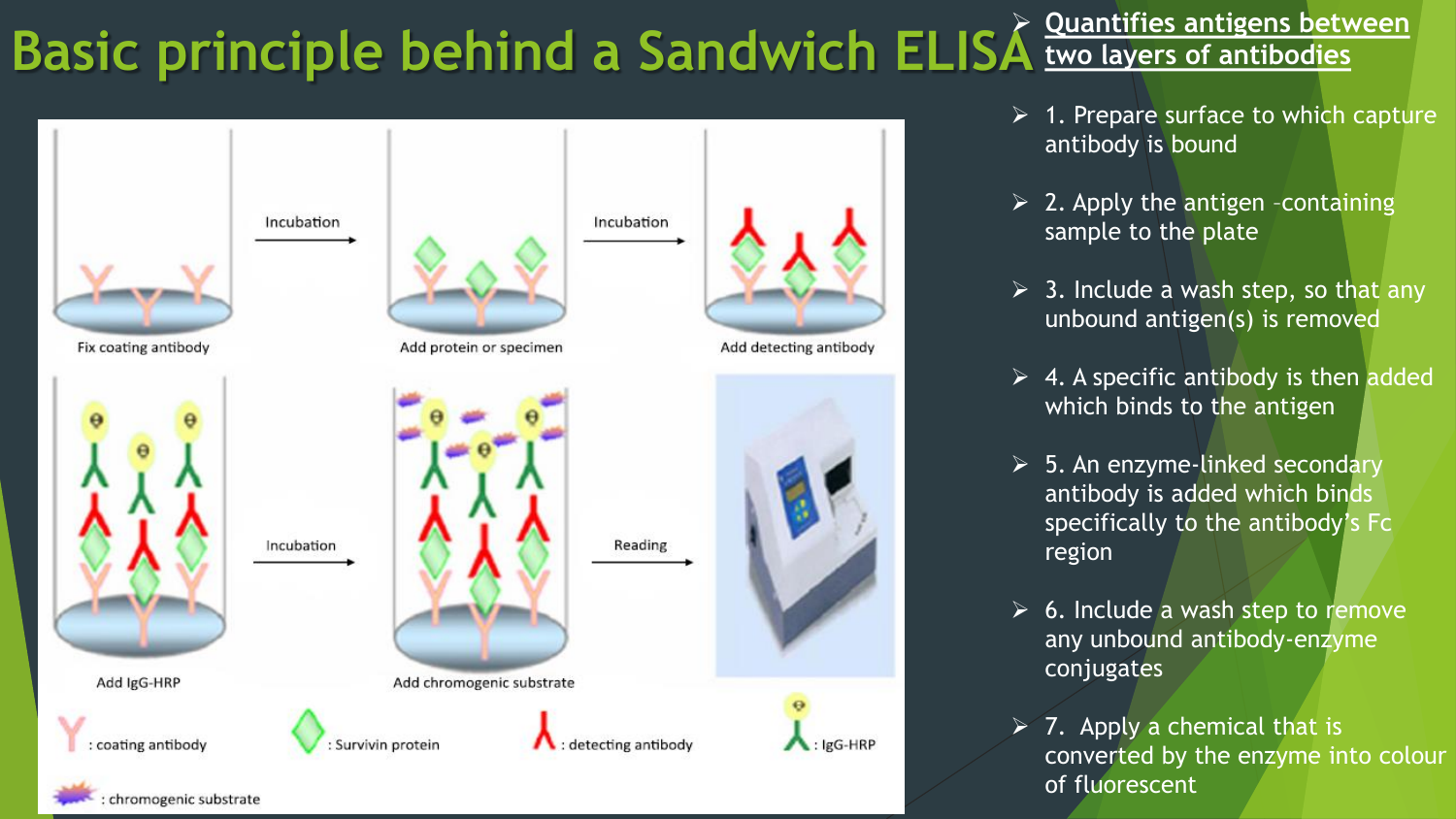### **Basic principle behind a Sandwich ELISA**

![](_page_5_Figure_1.jpeg)

chromogenic substrate

- $\triangleright$  In a technical sense, if the primary antibody is conjugated to an enzyme, a secondary antibody conjugated to an enzyme is not necessary
- > This approach however is costefficient, as it prevents developing an enzyme-linked antibody for every antigen that may require detection
- $\triangleright$  This same enzyme-linked antibody may be used in different situations due to the fact that the antibody binds to the Fc region in other antibodies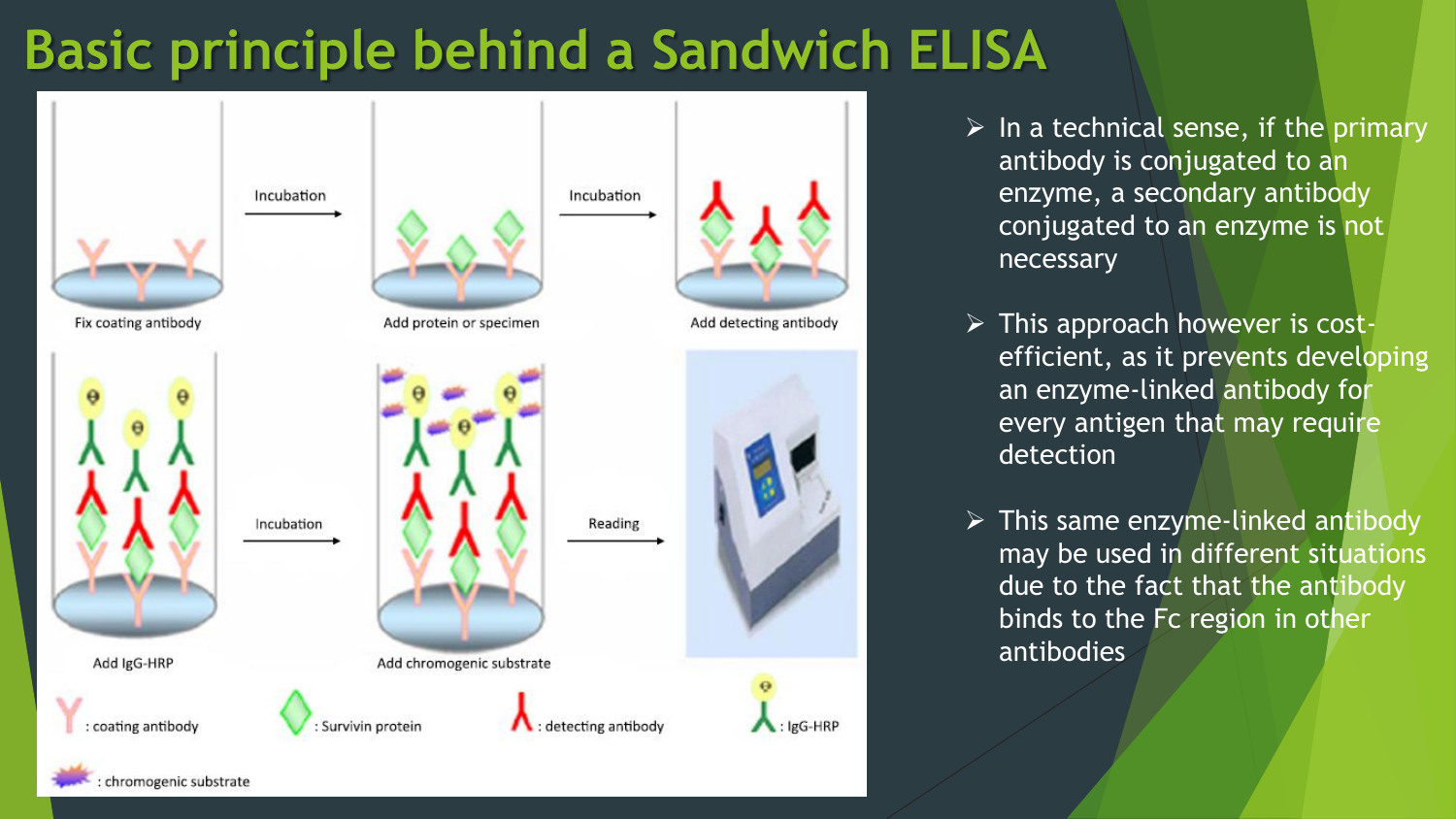### **Sandwich ELISA advantages**

 $\blacktriangleright$  The antigen/analyte is specifically captured by two antibodies and detected, therefore it is a highly specific approach

 $\blacktriangleright$  It is an approach that is suitable for complex samples, since the antigen does not need to be purified from the sample prior to measurement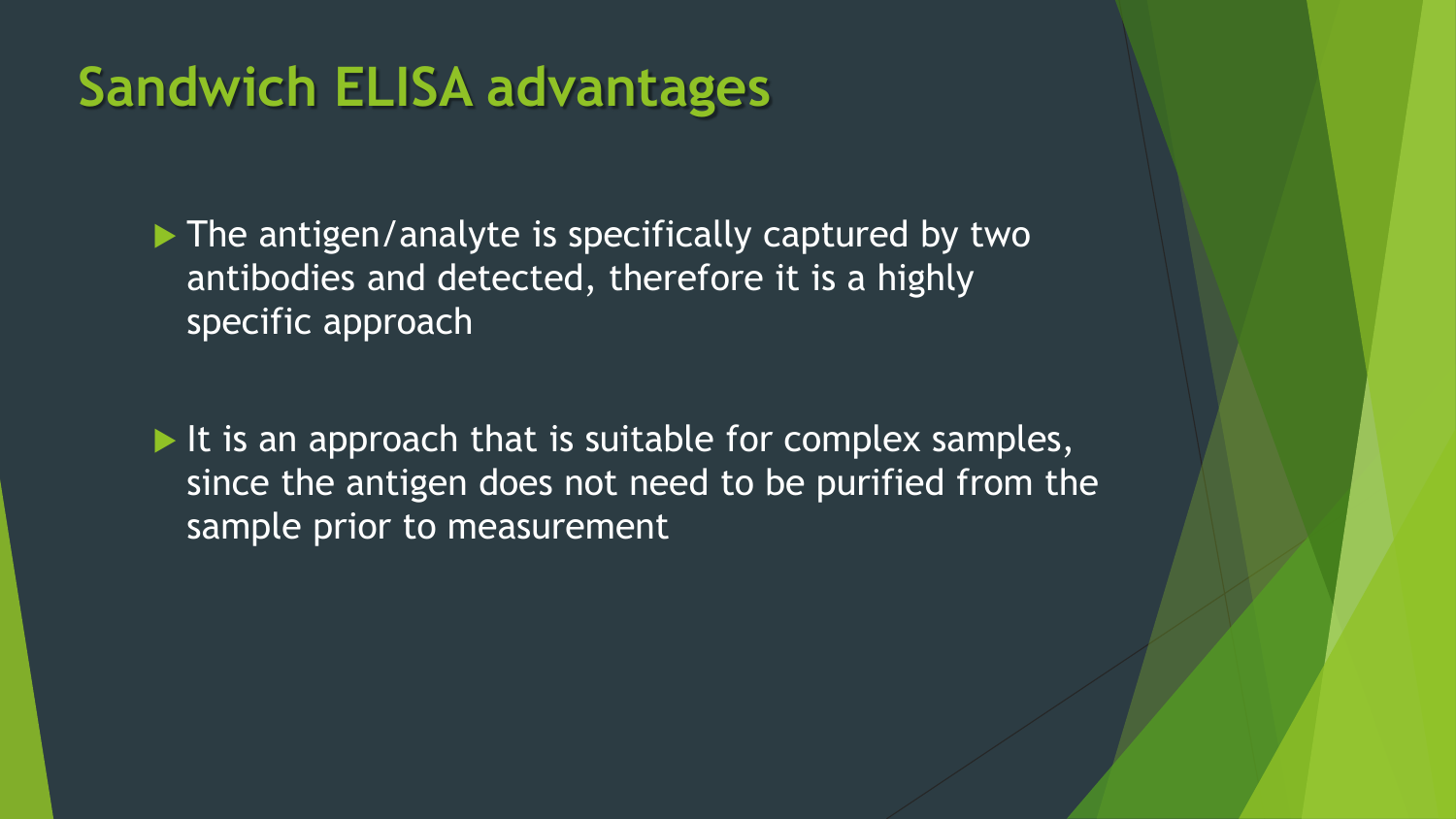### **Basic principle behind a Sandwich ELISA**

▶ <https://youtu.be/6Ue1Hd3dyaQ>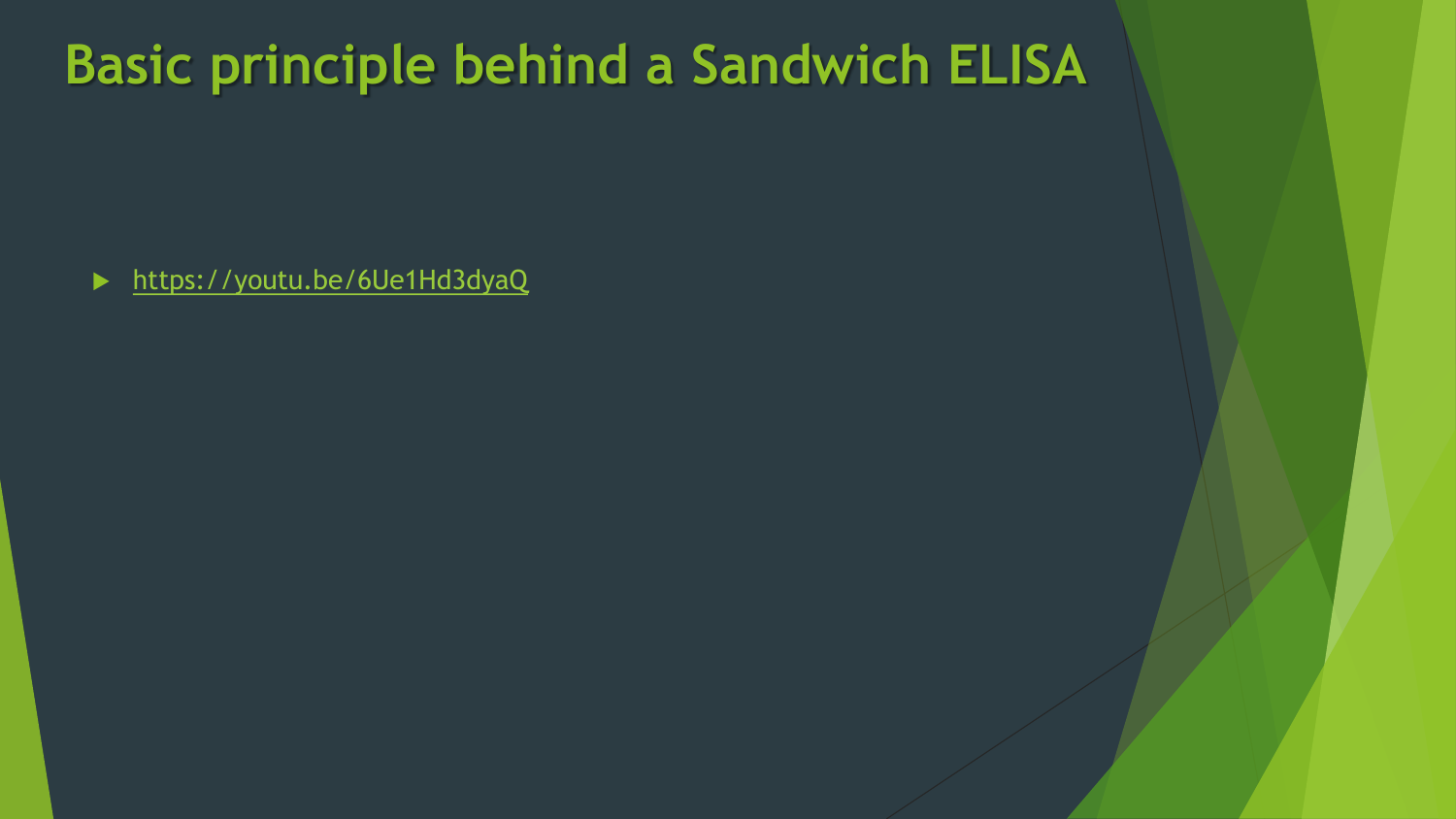### **Is an ELISA assay suitable for your experiment?**

- ELISA is a fast and an accurate assay that allows for either quantitative or qualitative detection of an analyte in a given sample
- The following criteria should be considered prior to performing an ELISA assay:
	- An antibody must be able to recognise the analyte of interest
	- The analyte needs to be present in an aqueous sample
	- $\triangleright$  The sample to be analysed should not contain any substance(s) that may interfere with antigen recognition or colour detection
	- There must be enough of the analyte present in the sample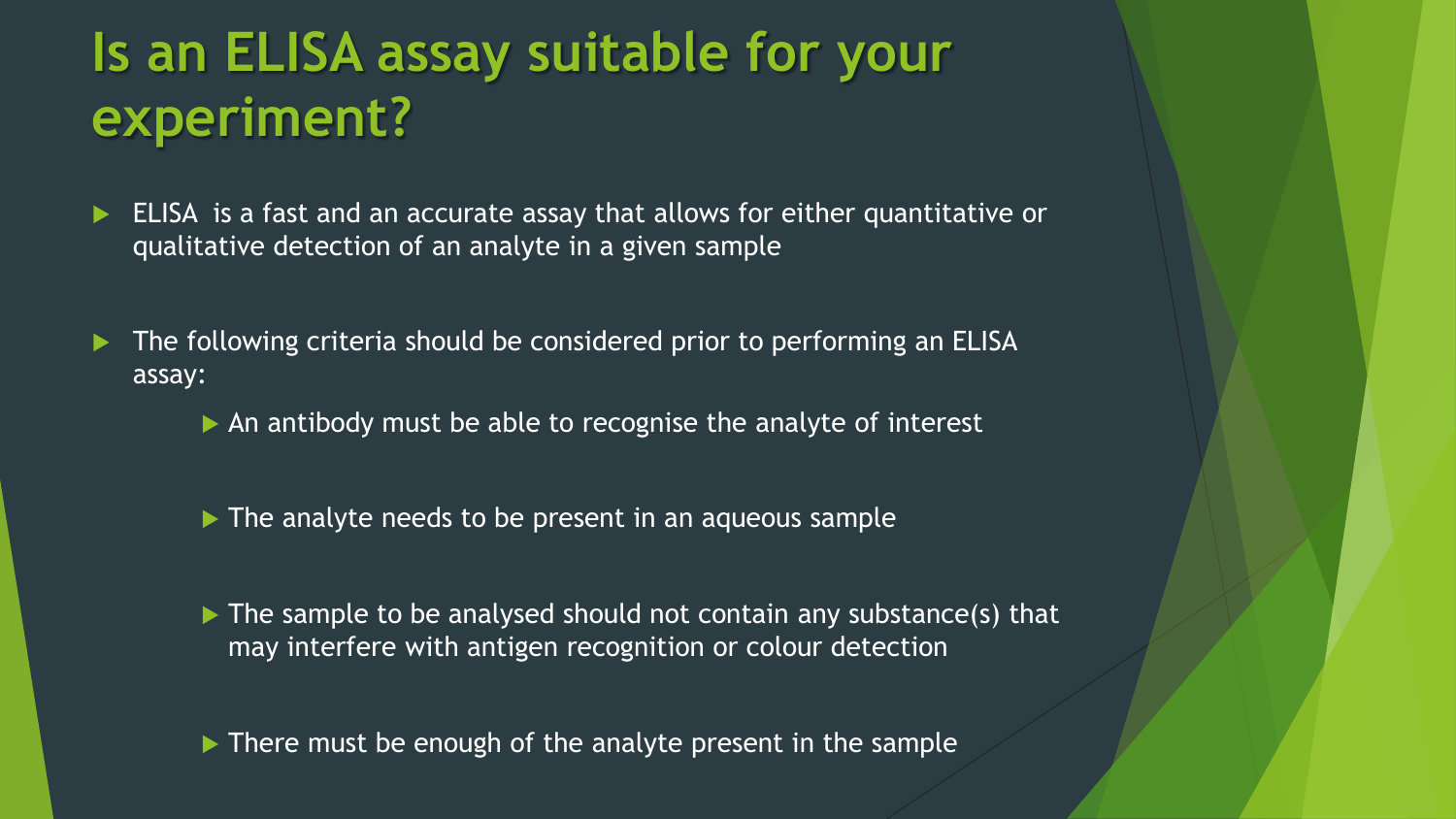### **Basic principle behind ELISpot**

![](_page_9_Figure_1.jpeg)

- $\triangleright$  Initially cells (T-cells) are cultured directly on the bottom of 96-well ELISpot plates or ones with PVDF or NC membranes which are pre-coated with specific primary antibodies to detect secreted cytokines
- $\triangleright$  T cells secret different cytokines. Rapidly cytokines are captured by antibodies on the membranes. After cells are washed off, captured cytokines are bond by biotin-conjugated secondary antibodies
- $\triangleright$  Enzyme-avidin combines with biotin and reveals colors with certain substrate. So far there will be visual spots on membranes. Every spot represents single cell that secrets certain cytokine. These cells are called spot forming cells, SFCs
- $\triangleright$  Positive ratio can be calculated by a divide of total cell number by spot number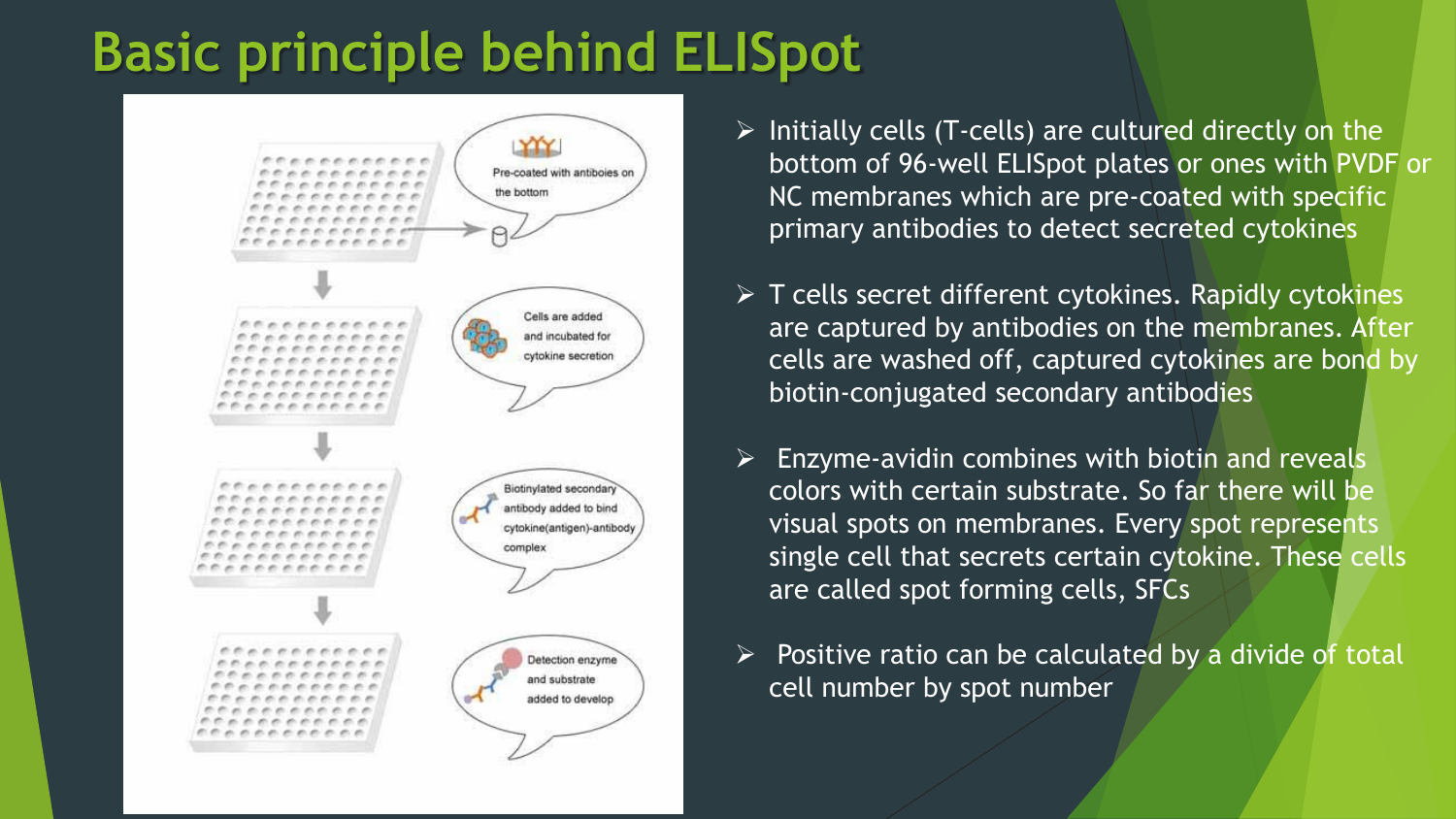### **Basic principle behind ELISpot**

![](_page_10_Figure_1.jpeg)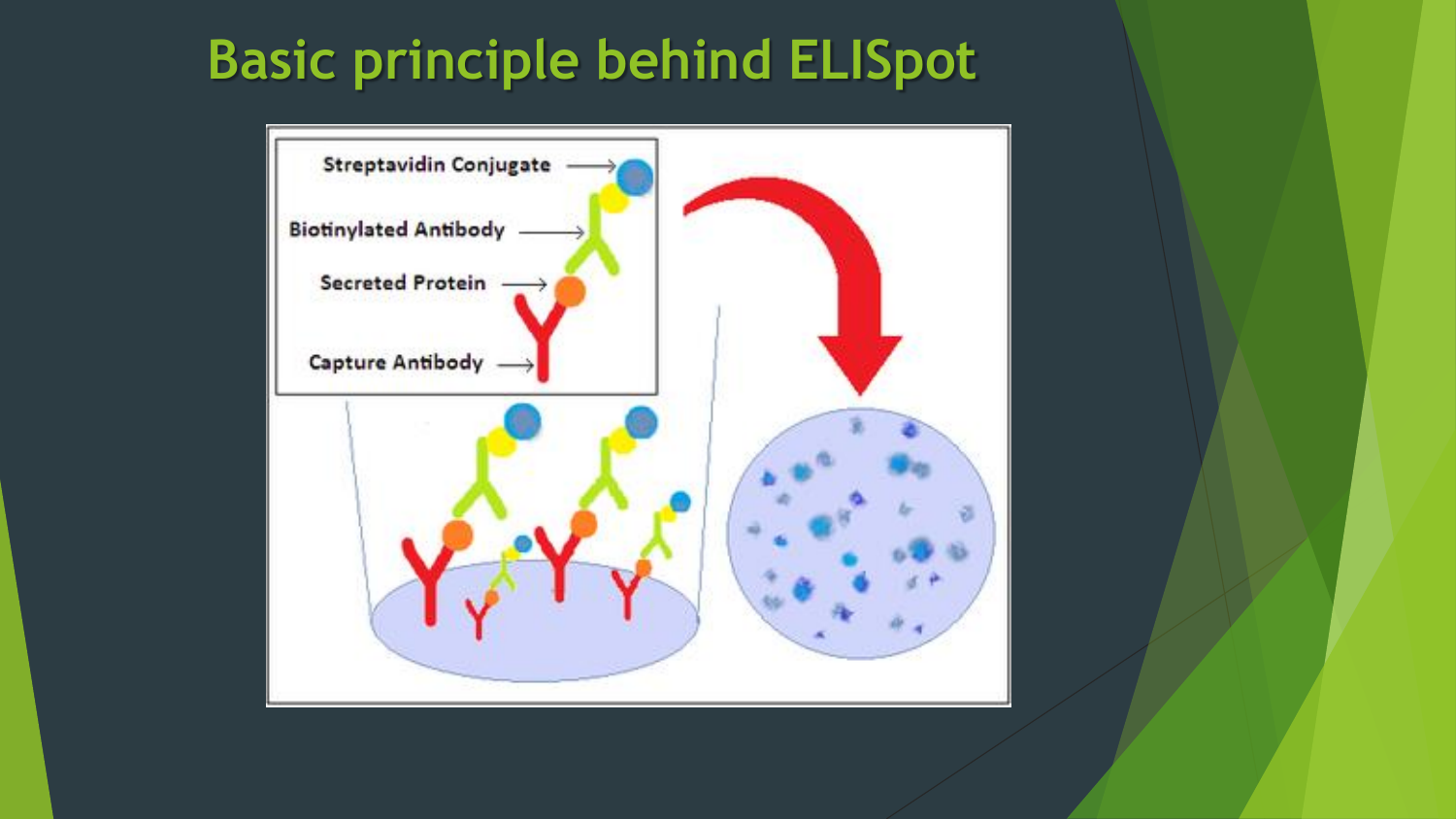### **ELISA Devices**

![](_page_11_Picture_1.jpeg)

- $\triangleright$  Most plates are polystyrene
- $\geq 96$ -wells/8 rows
- Each well holds a volume of 350 μl
- $>$  384 well and 1536 well plates are also available for high throughput screening

![](_page_11_Picture_6.jpeg)

Multi-channel, 8- and 12 channels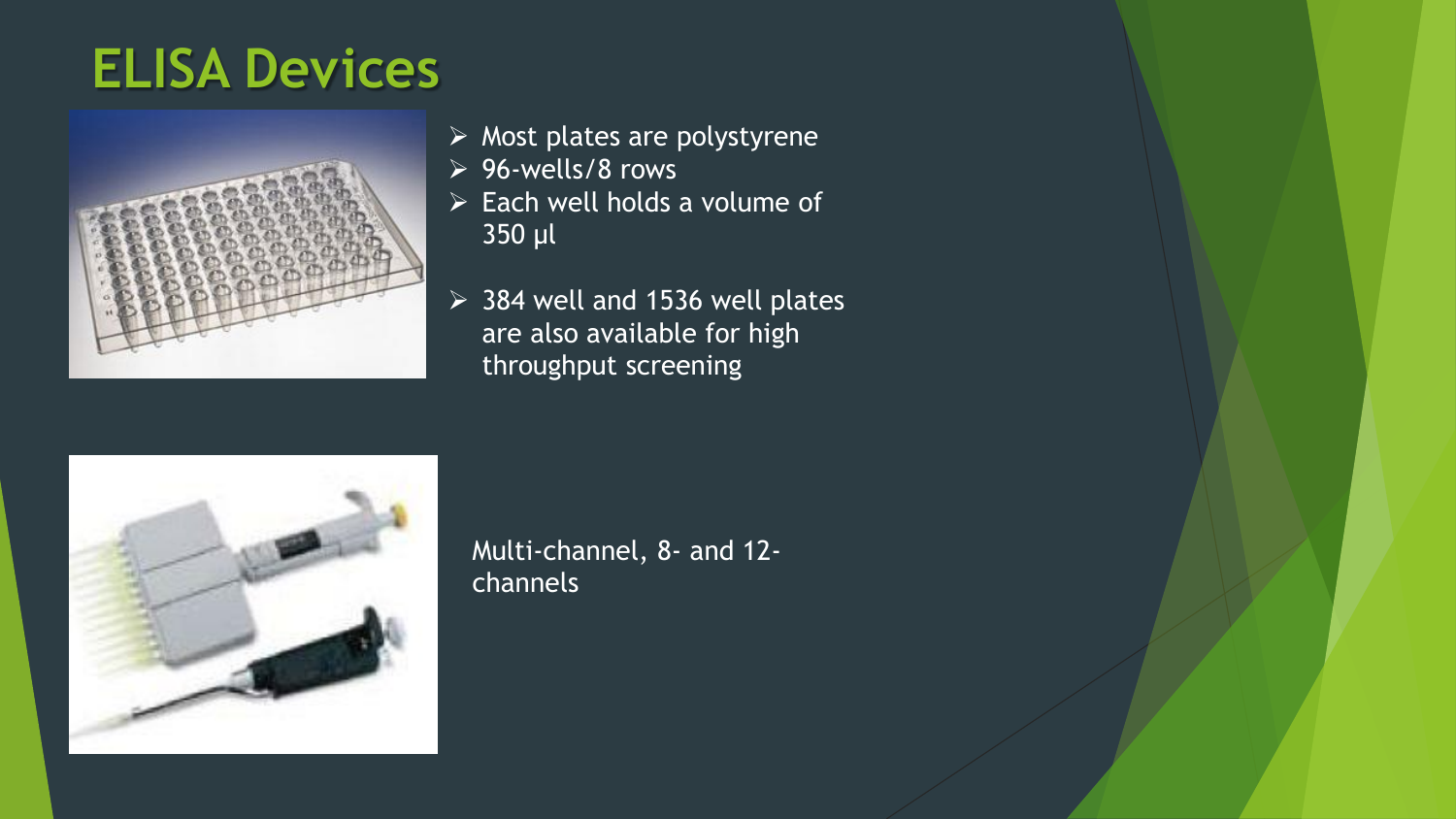### **ELISA Devices**

![](_page_12_Picture_1.jpeg)

# V Caliger

### **Washer system**

**ELISA plate reader**